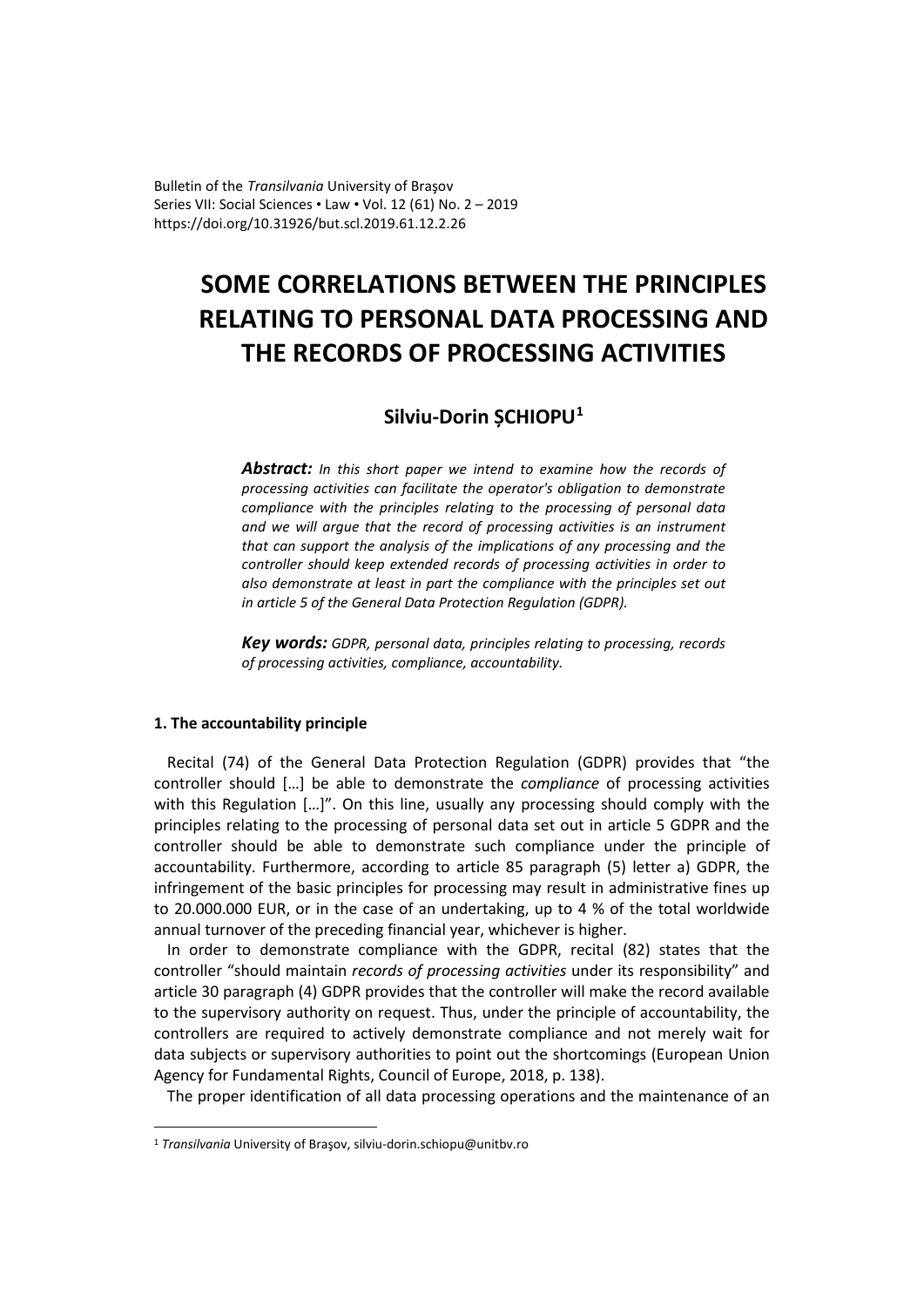inventory of data processing operations as an accountability measure is not a novel idea (Article 29 Working Party, 2010, p. 11), but only since the  $25<sup>th</sup>$  of May, according to article 30 paragraph (5) GDPR, it became mandatory for most controllers (Article 29 Working Party, 2018b, p. 2) to keep records of the processing activities carried out under their responsibility. Also, article 83 paragraph (4) letter a) GDPR provides that the infringement of the controller's obligation to maintain a record of processing activities and/or make the record available to the supervisory authority is sanctioned just as the infringement of the basic principles for processing.

In view of the above, in the following we will study to what extent the records of the processing activities can demonstrate not the compliance with the GDPR in general, but with the principles relating to the processing of personal data set out in article 5 GDPR in particular, principles that we need to keep in mind every time we interpret the rules of the GDPR (Șandru, 2018b. p. 364).

## **2. The principle of lawfulness**

Article 5 paragraph (1) letter a) GDPR requires personal data to be processed *lawfully* in relation to the data subject. The principle of lawfulness implies the need for a legitimate ground, such as the consent of the data subject, the performance of a contract, the performance of a task carried out in the exercise of public authority, the compliance with a legal obligation, the legitimate interests of the controller or third parties, or the protection of the data subject's vital interests.

The mandatory entries in the record of processing activities referred to in article 30 paragraph (1) GDPR do not include the specification of the processing's legal basis. Thus, if the controller chooses to include only the mandatory minimum information, the record will not prove the compliance of the processing activities with the principle of lawfulness.

However, nothing prevents the operator from including in the record of processing activities any other information in addition to those expressly provided in the article 30 (1) GDPR. Therefore, for an overview of the lawfulness of all personal data processing activities, the operator should include the legal basis of the processing in the record of processing activities, all the more so since the supervisory authorities of some Member States (for example Belgium, United Kingdom and Luxemburg) included in their published models the mention of the legal basis of the processing.

#### **3. The principle of fairness**

Article 5 paragraph (1) letter a) GDPR requires personal data to be processed *fairly* in relation to the data subject. With regard to fair and transparent processing recital (60) states that the data subject should be informed of the existence of the processing operation and its purposes and the controller should provide the data subject with any further information necessary to ensure fair and transparent processing taking into account the specific circumstances and context in which the personal data are processed. According to the 2018 Handbook on European data protection law, the principle of fairness governs primarily the relationship between the controller and the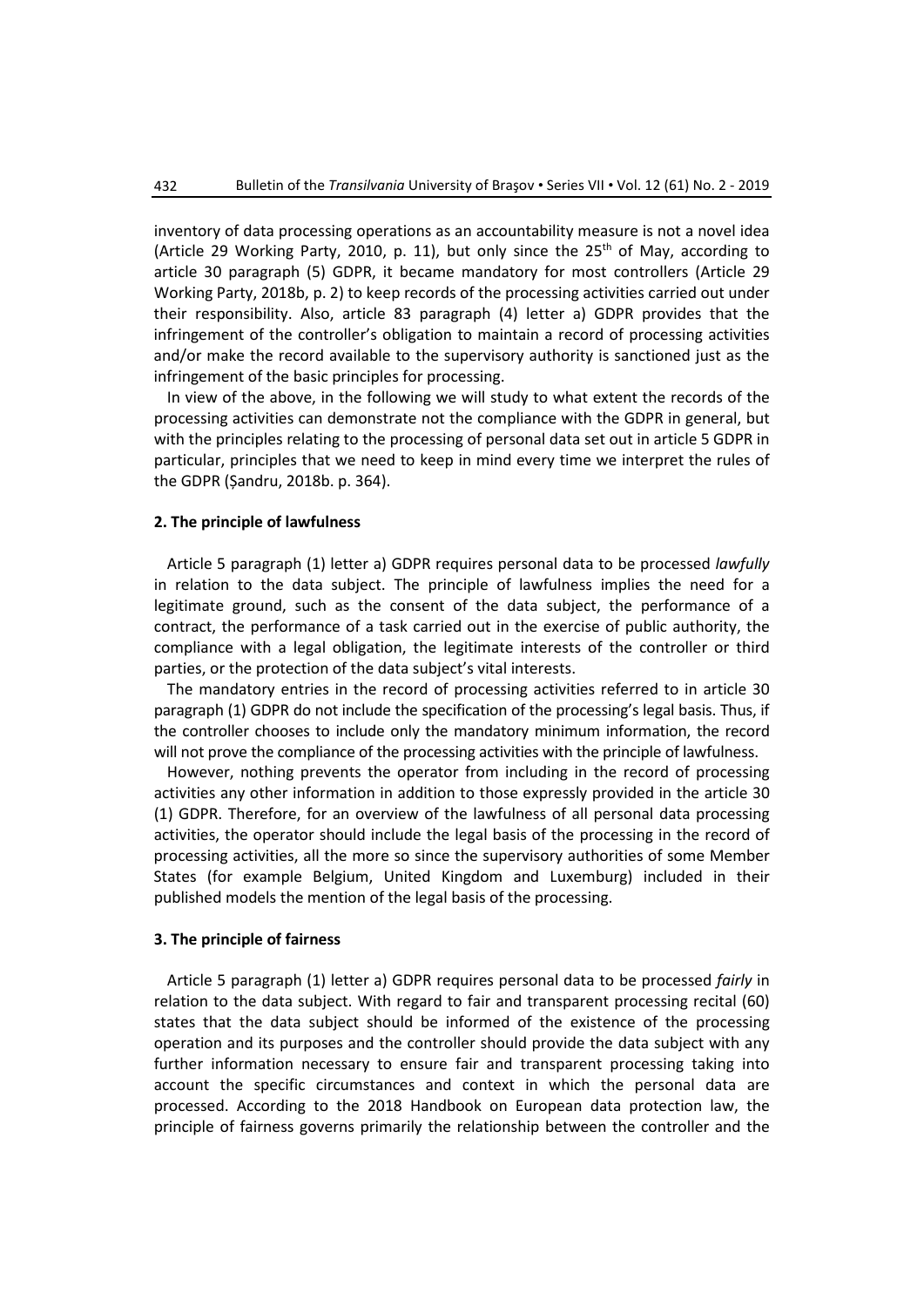data subject, "goes beyond transparency obligations and could also be linked to processing personal data in an ethical manner" (European Union Agency for Fundamental Rights, Council of Europe, 2018, p. 118-119).

Furthermore, recital (39) states that "natural persons should be made aware of risks, rules, safeguards and rights in relation to the processing of personal data". Therefore, under the principle of fairness, "the data subject must be informed of the risk to ensure that processing does not have unforeseeable negative effects" (European Union Agency for Fundamental Rights, Council of Europe, 2018, p. 117) and should not be taken by surprise at a later point about the ways in which their personal data has been used (Article 29 Working Party, 2018a, p. 1).

The obligation to process data fairly also implies that information as to the processing is provided to the data subject in a timely manner and data controllers have to consider the reasonable expectations of data subjects, the effect that the processing may have on them and their ability to exercise their rights in relation to that processing. That's why, the position of Article 29 Data Protection Working Party was that, "wherever possible, data controllers should, in accordance with the principle of fairness, provide the information to data subjects well in advance of the stipulated time limit" (Article 29 Working Party, 2018a, p. 16). Not the least, in accordance with this principle, the information provided should be as meaningful as possible.

Although the principle of equity is difficult to define and therefore it is difficult to assess the effects of its application in the practice of personal data controllers (Șandru, 2018a, p. 63), the multiple facets of the principle of fair processing should not lead to the conclusion that the record of processing activities cannot be used to prove the conformity of the processing with this principle. However, the content of the records will need to be corroborated with other documented elements, including that, should the legitimate interests of the data subject so require, "the controller is prepared to go beyond the mandatory legal minimum requirements of service to the data subject" (European Union Agency for Fundamental Rights, Council of Europe, 2018, p. 75).

### **4. The principle of transparency**

Article 5 paragraph (1) letter a) GDPR requires personal data to be processed in a *transparent* manner in relation to the data subject. Under the GDPR transparency is considered intrinsically linked to fairness and the principle of accountability (Article 29 Working Party, 2018a, p. 5).

According to recital (39), "it should be transparent to natural persons that personal data concerning them are collected, used, consulted or otherwise processed and to what extent the personal data are or will be processed". Transparency also refers to the information provided to data subjects following a request of access to their own data. So, under this principle, the controller must provide to the data subjects information related to the fair processing of their personal data. Furthermore, recital (58) states that "the principle of transparency requires that any information addressed to the public or to the data subject be concise, easily accessible and easy to understand, and that clear and plain language and, additionally, where appropriate, visualisation be used".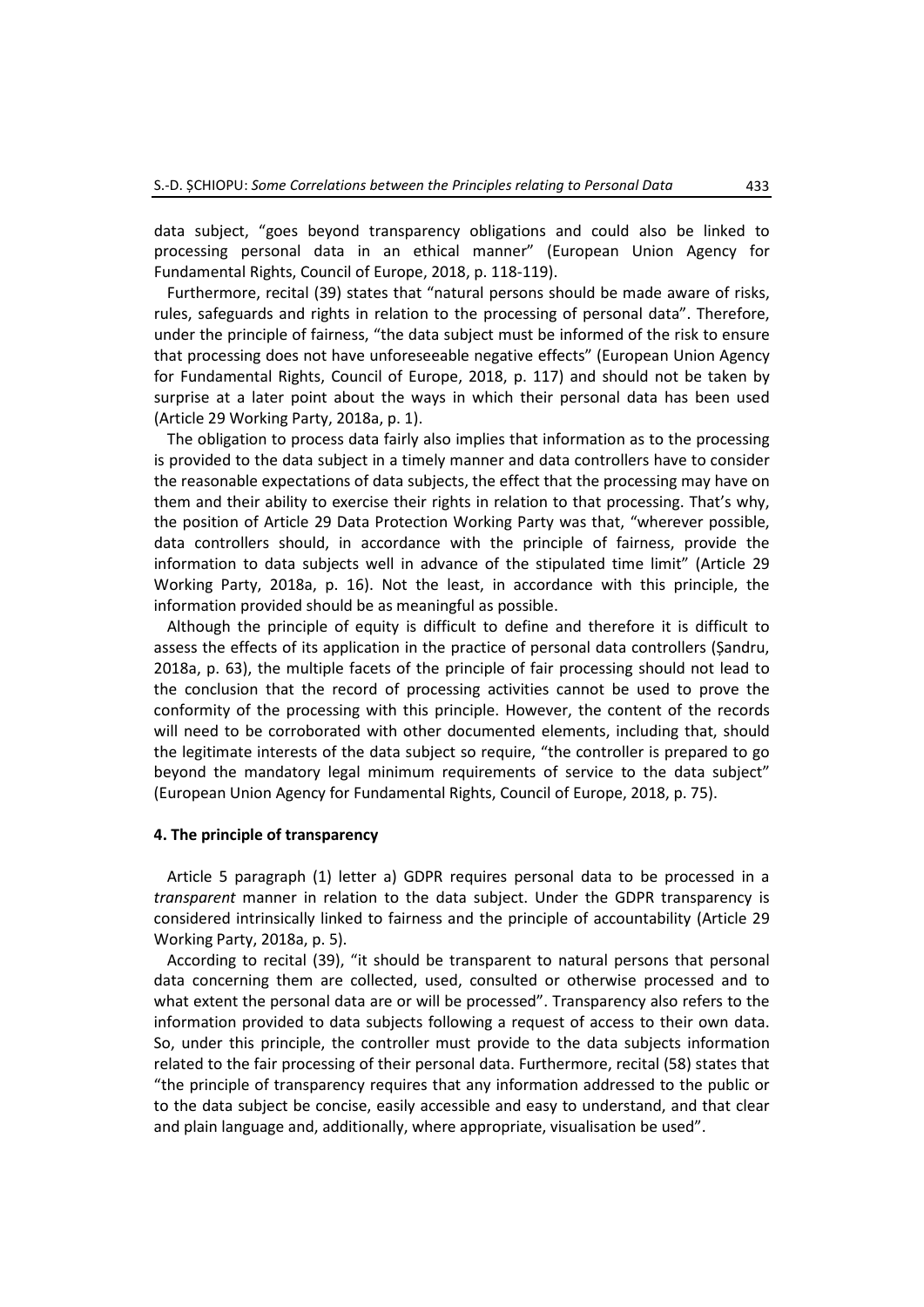From the minimum content of the record of processing activities provided by the article 30 paragraph (1) GDPR it does not appear if the processing complies or not with the principle of transparency. In order to demonstrate compliance with this principle, following the example offered by the Belgian supervisory authority and their model records of processing activities, controllers should include in their records information on how data subjects are informed about the processing of their data according to articles 12-14 GDPR.

## **5. The principle of purpose limitation**

Article 5 paragraph (1) letter b) GDPR requires personal data to be collected for *specified*, *explicit* and *legitimate* purposes and not further processed in a manner that is incompatible with those purposes. Thus, the principle of purpose limitation requires that any processing of personal data must be done for a specific well-defined purpose and only for additional, specified, purposes that are compatible with the original one (Article 29 Working Party, 2013). However, further processing for archiving purposes in the public interest, scientific or historical research purposes or statistical purposes, in accordance with article 89 paragraph (1) GDPR, is not be considered to be incompatible with the initial purposes.

The specification of the purpose influences other requirements, including the adequacy, relevance and proportionality of the data collected (data minimisation principle), their accuracy (data accuracy principle) and the requirements regarding the period of data retention (storage limitation principle). Since the controller, according to article 30 paragraph (1) letter b) GDPR, must indicate in the records of processing activities the purposes of the processing, it should be fairly easy to also check whether the declared purpose complies with the requirements of the principle of purpose limitation.

#### **6. The data minimisation principle**

Article 5 paragraph (1) letter c) GDPR requires personal data to be *adequate*, *relevant* and *limited* to what is necessary in relation to the purposes for which they are processed. Also, recital (39) states that "personal data should be processed only if the purpose of the processing could not reasonably be fulfilled by other means".

In order to verify that the processing complies with the data minimisation principle, the controller should check if the purpose of the processing cannot be fulfilled by other means and then, if the answer is negative, correlate the categories of personal data that the records of processing activities must contain according to article 30 paragraph (1) letter b) GDPR with the purpose of the processing.

## **7. The data accuracy principle**

Article 5 paragraph (1) letter d) GDPR requires personal data to be *accurate* and, where necessary, *kept up to date*. Also, every reasonable step must be taken to ensure that personal data that are inaccurate, having regard to the purposes for which they are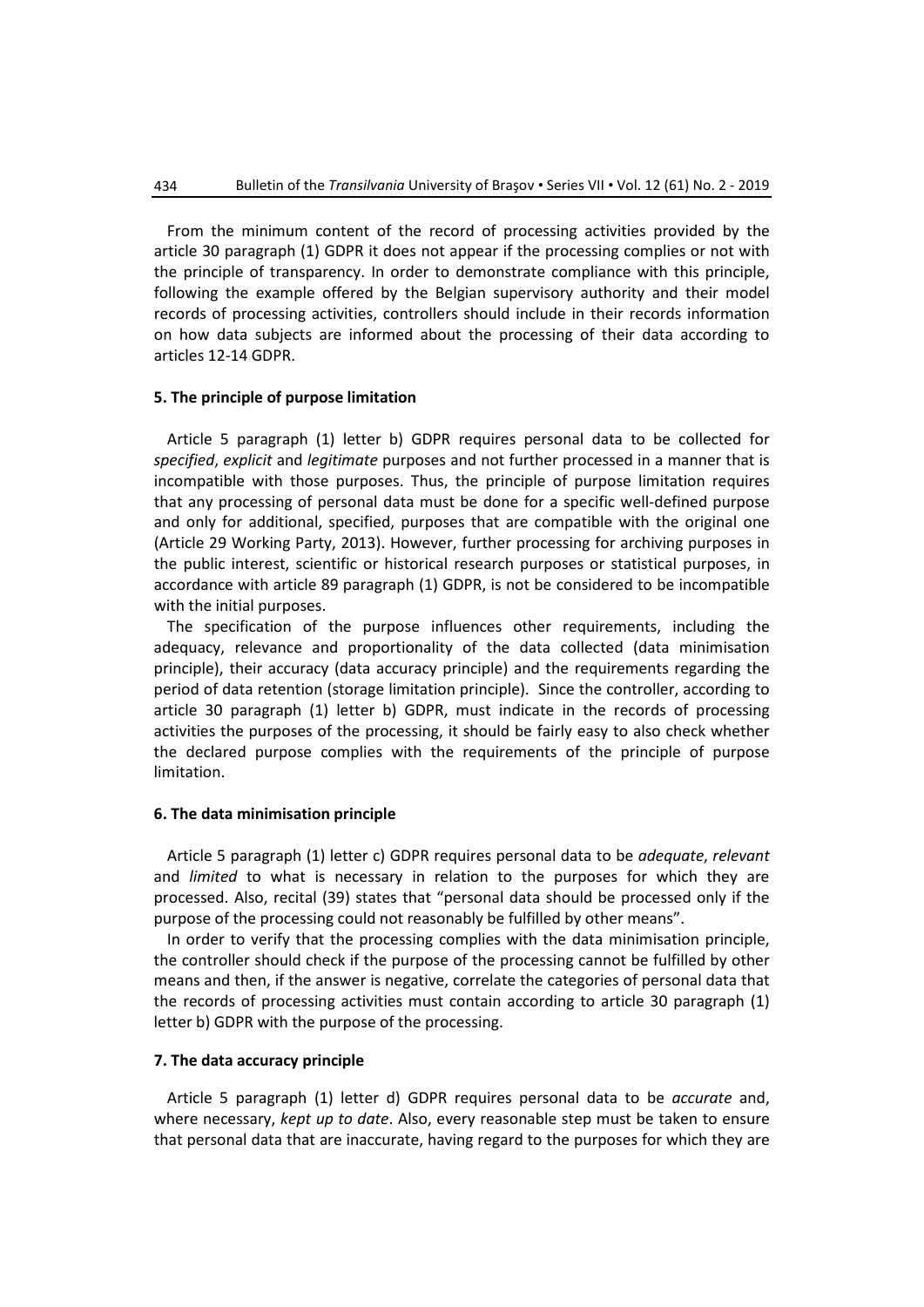processed, are erased or rectified without delay. Just as the data minimisation principle, the data accuracy principle must also be seen in the context of the processing's purpose. For example, if the purpose of storing data is principally to document the chronology of events, such records must not be changed.

On the other hand, controllers such as the Romanian Credit Bureau, which provides information regarding individuals who have outstanding loans with banks or financial companies, must make special efforts to comply with the principle of accuracy considering that the data subjects may suffer negative effects if the data provided is incorrect or outdated.

Therefore, the purpose of the processing will determine the extent to which personal data should be updated. In order to keep track of the compliance with the data accuracy principle, the record of processing activities should include the date of the last update of the information relating to each data processing included in the register and whether or not that data needs to be updated.

#### **8. The storage limitation principle**

Article 5 paragraph (1) letter e) GDPR requires personal data to be kept in a form which permits the identification of data subjects for no longer than is necessary for the purposes for which the personal data are processed.

Just as the data minimisation principle and the data accuracy principle, the storage limitation principle must also be seen in the context of the processing's purpose. Thus, personal data must be deleted or anonymised when they are no longer needed for the purposes for which they were collected.

However, personal data may be stored for longer periods insofar as the personal data is processed solely for archiving purposes in the public interest, scientific or historical research purposes or statistical purposes in accordance with article 89 paragraph (1) GDPR subject to implementation of appropriate technical and organisational measures in order to safeguard the rights and freedoms of the data subject.

Regarding the records of processing activities, according to article 30 paragraph (1) letter f) GDPR, where possible, the controller must indicate the envisaged time limits for erasure of the different categories of data. "It is not sufficient for the data controller to generically state that personal data will be kept as long as necessary for the legitimate purposes of the processing. Where relevant, the different storage periods should be stipulated for different categories of personal data and/or different processing purposes, including where appropriate, archiving periods" (Article 29 Working Party, 2018a, p. 38-39). Therefore, the controller could use the entries in the registry to demonstrate the compliance of processing activities with the storage limitation principle.

## **9. The data security principle**

Article 5 paragraph (1) letter f) GDPR requires personal data to be processed in a manner that ensures appropriate security of the personal data, including protection